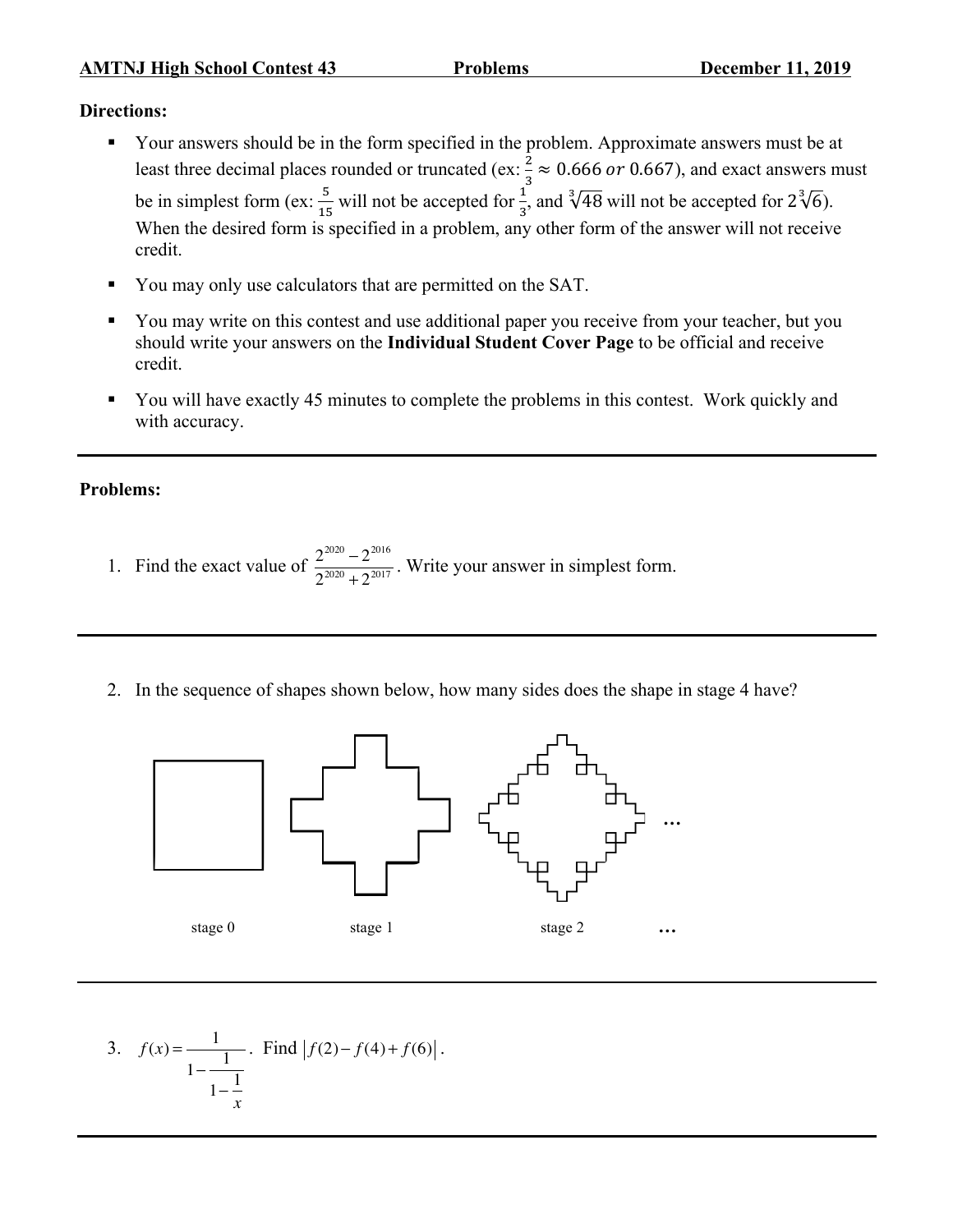- 4. Given the points *M* (0, 220) and *N*(*n*, 2020), where *n* is a positive integer. For how many values of *n* is the slope of *MN* an integer?
- 5. If the shading pattern in the top right quarter of the square continues indefinitely, what fraction of the square is shaded?

- 6. Let  $f(x) = 2 3x$  and  $g(x) = \frac{1}{x}$  $\frac{1}{x+3}$ . Find the <u>exact value</u> of *g*(*f*(*g*(23))).
- 7. The shaded area between two concentric circles with radii *r* and  $r - \sqrt{2}$  is  $2\pi + 6\pi\sqrt{2}$  square units. When the sum of the radii is written as  $a + \sqrt{b}$ , find  $a + b$ .
- 8. The faces of two fair eight-sided dice are numbered 1 to 8. What is the probability of getting a sum of 8 when you roll the two dice once?
- 9. A robot needs to get from (0, 0) to (9, 11) on a gridded level field. The robot needs to avoid a square block that is on the field with its vertices at  $(2, 2)$ ,  $(6, 2)$ ,  $(2, 6)$  and  $(6, 6)$ . If the robot can move freely in any direction on the field, find the shortest distance the robot can travel to reach its destination.

10. For what value of *m* do the real solutions of  $x^2 - 8x + m = 0$  differ by 5?



 $\sqrt{2}$